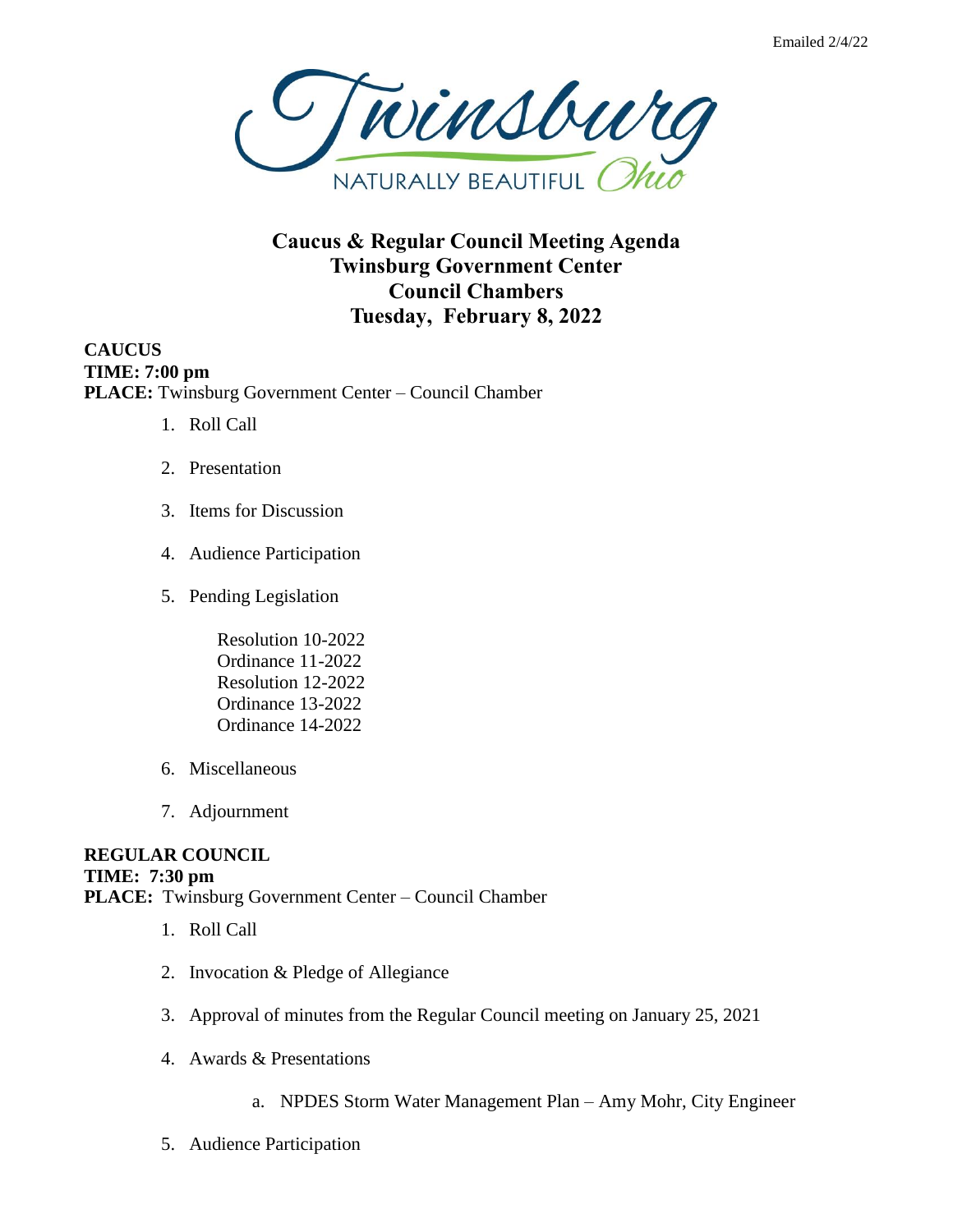- 6. Council Communication and Committee Reports
	- a. David Post Environmental, Finance, Capital Improvements, Public Works
	- b. Bill Furey ARB, Finance, Treasury Investment, Tax Incentive, JEDI
	- c. Scott Barr Planning, Public Safety, Volunteer Fireman's Board, Community Relations
	- d. Sam Scaffide BZA, Public Works, Public Safety
	- e. Daisy Walker Charter Review/Oversight, Chamber, Community Relations, JEDI
	- f. Greg Bellan Finance, Golf Advisory, Public Works, Public Safety
	- g. Karen Labbe Parks & Recreation, JEDI, Fitness Advisory, Twins Day, Districting
- 7. Mayor's Report
- 8. Department Head Reports
- 9. Legislation

**RESOLUTION 10-2022 -** A RESOLUTION ACKNOWLEDGING COUNCIL'S RECEIPT AND REVIEW OF THE MONTHLY FINANCIAL STATEMENTS SUBMITTED BY THE FINANCE DEPARTMENT FOR OCTOBER, NOVEVEMBER AND DECEMBER 2021.

**ORDINANCE 11-2022 -** AN ORDINANCE AMENDING CHAPTER 1173, "SIGNS", OF THE CODIFIED ORDINANCES OF THE CITY OF TWINSBURG

**RESOLUTION 12-2022 -** A RESOLUTION CONFIRMING THE PLANNING COMMISSION'S DETERMINATION THAT "PET BOARDING" IS A SIMILAR USE TO THE USES PERMITTED IN THE I-2 INDUSTRIAL DISTRICT

**ORDINANCE 13-2022 -** AN ORDINANCE ADOPTING AND APPROVING THE STORM WATER MANAGEMENT PROGRAM (SWMP) FOR TWINSBURG AS PRESENTLY ON FILE WITH THE CITY ENGINEER AS THE OFFICIAL STORM WATER MANAGEMENT PROGRAM OF THE CITY OF TWINSBURG; AND DECLARING AN EMERGENCY.

**ORDINANCE 14-2022 -** AN ORDINANCE ACCEPTING THE BID OF PERRIN ASPHALT COMPANY, FOR THE 2022 ROAD IMPROVEMENT PROJECT; AND DECLARING AN **EMERGENCY** 

- 10. Unfinished Business, New Business, Miscellaneous
- 11. Excuse Absent Members

## **MOTION: TO ENTER INTO AN EXECUTIVE SESSION TO DISCUSS MATTERS PURSUANT TO OHIO REVISED CODE § 121.22(G) (1)(2):**

## **PERSONNEL LAND**